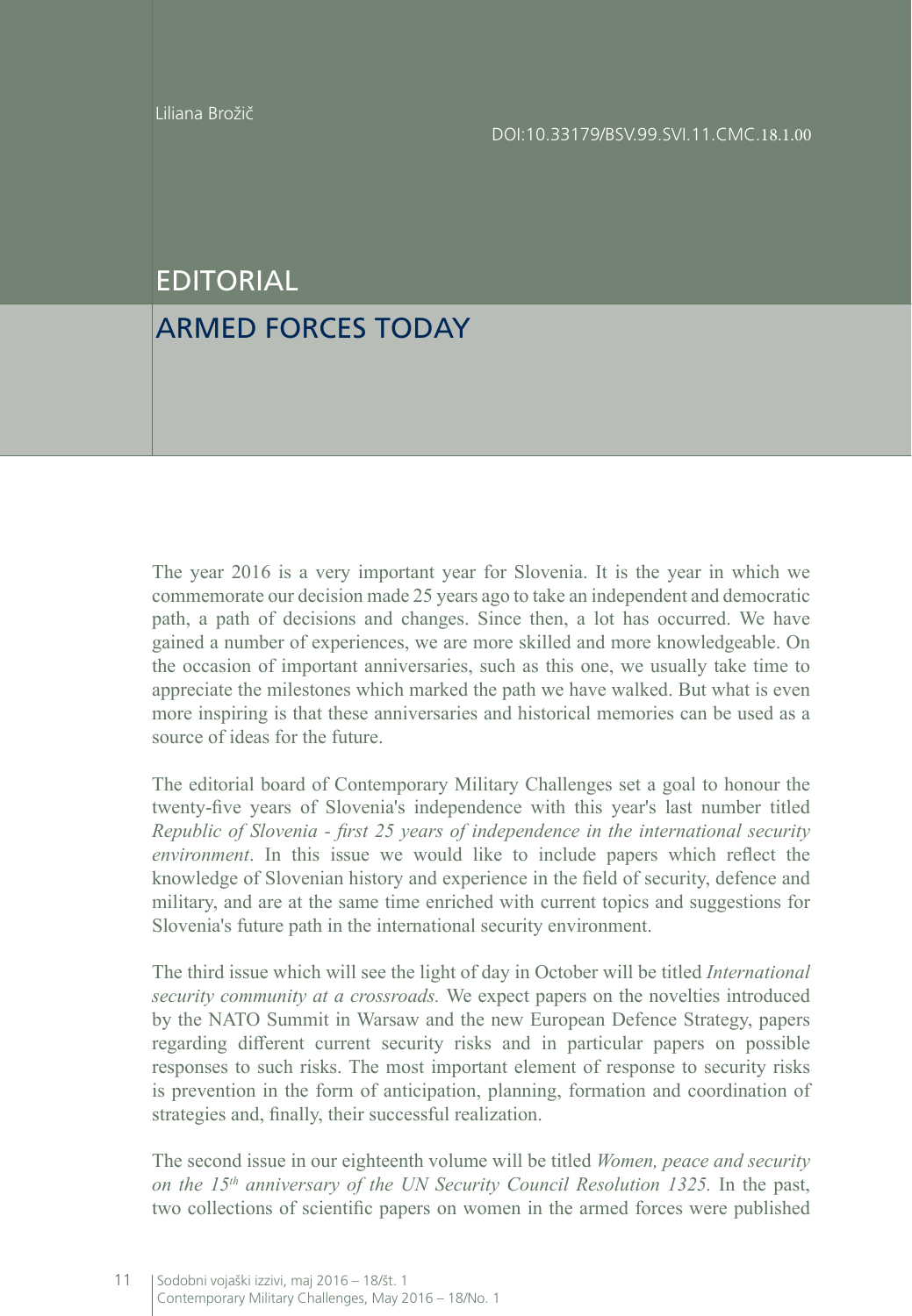in Slovenia. The first was published by the Ministry of Defence in 1995, while the second is the result of cooperation of the Ministry of Defence and the Faculty of Social Sciences. However, this will be the first issue of Contemporary Military Challenges devoted specifically to this subject.

The title of this year's first issue is *Armed forces today*. With these selected titles and topics we will dedicate this year's issues to the past, the present, the future, to women, and to peace and security.

The first paper in the issue devoted to the armed forces today is titled *Theoretical aspects of the relationship between strategy and defence planning in the securitydefence and military fields.* **Pavel Vuk** says that "/…/ a state's investment in the development of strategic thought, planning knowledge and skills should not be the subject of calculations regarding the resources invested, but the subject of long-term investment into the development of the thinking processes, ideas about future military objectives, warfare concepts and future possibilities of the armed forces". He believes that strategy and defence planning are rightfully placed among the most important and at the same time most challenging activities of every state.

**Mehmedin Tahirović** and **Olivera Injac** present the *Development of the defence system of Montenegro.* In their opinion, each state has its own strategic reasons for and particularities in the search of the best model for the protection of its security. They continue with the thought that reforms and the construction of all elements of Montenegro's national security during the accession process to Euro-Atlantic structures, especially the defence system, are much cheaper and that the level of their effectiveness is much higher.

*Roving defence attachés: advantages and disadvantages* is the title of the paper in which **Gregor Zupan** highlights the working principles of defence attachés who, due to the reduction of finances and the influence of modern technologies, have mostly been assuming posts of resident or roving defence attachés in recent years. In his paper, the author reflects the positive and negative aspects of both functions, especially from the aspect of the diplomatic career path development.

**Vinko Vegič** writes about the *Emergence and conceptualization of hybrid warfare*. He raises the issue of defining the concept of hybrid warfare in general and on the example of Ukraine and the so-called Islamic State, and defines its basic characteristics. Later in the paper, the author addresses the possibilities and issues of confronting hybrid warfare, and stresses the necessity to reflect on what the new strategic reality, currently manifested in the phenomenon of hybrid warfare in the Eastern and Southern outskirts of NATO (Ukraine, Syria and Iraq), is bringing to Slovenia's security environment.

*Echelonment of fires and indirect fire systems in the Slovenian Armed Forces is* the title of the topic addressed by **Viktor Potočnik.** According to the author, the